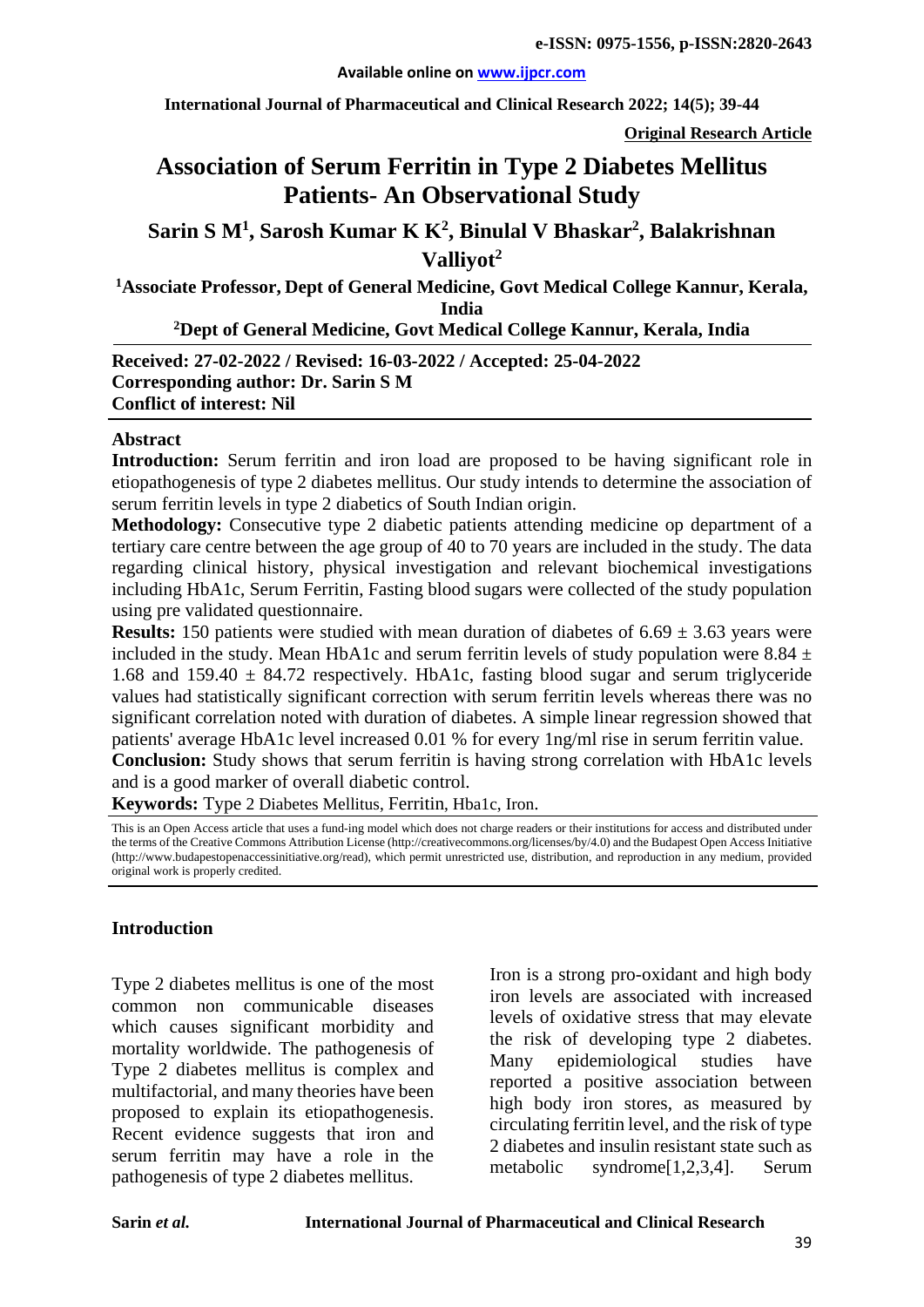ferritin is routinely measured to assess the status of iron storage but it is not a specific marker of iron storage and many additional factors including inflammation, infection and malignancies can elevate serum ferritin levels. Whether elevated serum ferritin levels have potential to precipitate type 2 diabetes in itself or whether high serum ferritin levels indicate underlying chronic inflammation associated with Type 2 diabetes mellitus is highly debated.

The relationship of serum ferritin levels with various clinical and biochemical parameters of type 2 Diabetes mellitus including glycemic control and diabetic complications are still not clear. Studies in this regard are limited in our population. This study was conducted to determine the association of serum ferritin levels with clinical and biochemical parameters of type 2 diabetics in South Indian population.

### **Methodology:**

This was a cross sectional observational study conducted in a tertiary care academic institution in North Kerala for a period of one year. All consecutive patients with type 2 diabetes mellitus of age group between 40-70 years attending medicine outpatient department during the one-year study period were included in the study. Patients with anemia of any cause, chronic infections, pregnancy, chronic kidney disease, chronic liver disease and those on long term corticosteroids were excluded from the study. Ethical clearance was obtained from the institutional ethical committee and informed written consent was taken from all the study subjects before data collection. Data was collected using a pre-validated proforma containing detailed clinical history, physical examination and relevant blood investigations. Body mass index was calculated from height (in meters) and weight (in Kg) measurements

using standard weighing machine and measuring tape. Blood investigations done included Serum Ferritin, HbA1c, fasting blood sugar and fasting lipid profile. Blood samples for biochemical investigations were done during the initial OP visit. Measurement principle of HBA1c was turbidimetric immunoinhibition using the Beckman Coulter–AU5800 machine. Measurement principle of Ferritin was chemiluminescence immunoassay using Cobas e411 machine.

### **Statistical analysis:**

Data entry and coding was done using Microsoft Excel 2007 and analyzed by PSPP open-source statistical software. Descriptive data was represented using frequency, percentages, mean and standard deviation. For data analysis Pearson correlation coefficient, ANOVA and linear regression methods were used appropriately. P value  $\langle 0.05$  was considered as cut off for statistical significance for all analytical tests. Scatter plots were drawn using R programming software.

### **Results:**

The study was conducted in a tertiary care academic institution in North Kerala. 150 consecutive patients attending medicine OP department during the study period satisfying the inclusion and exclusion criteria were included in the study. Mean age of the study population was  $54.74 \pm$ 8.59 years. 63.33% (95) of the study population were males and rest 36.67% (55) were females. Mean duration of diabetes among them was  $6.69 \pm 3.63$  years. 31.33 % (47) of them were hypertensive and 24% (36) were overweight **(Table 1)**.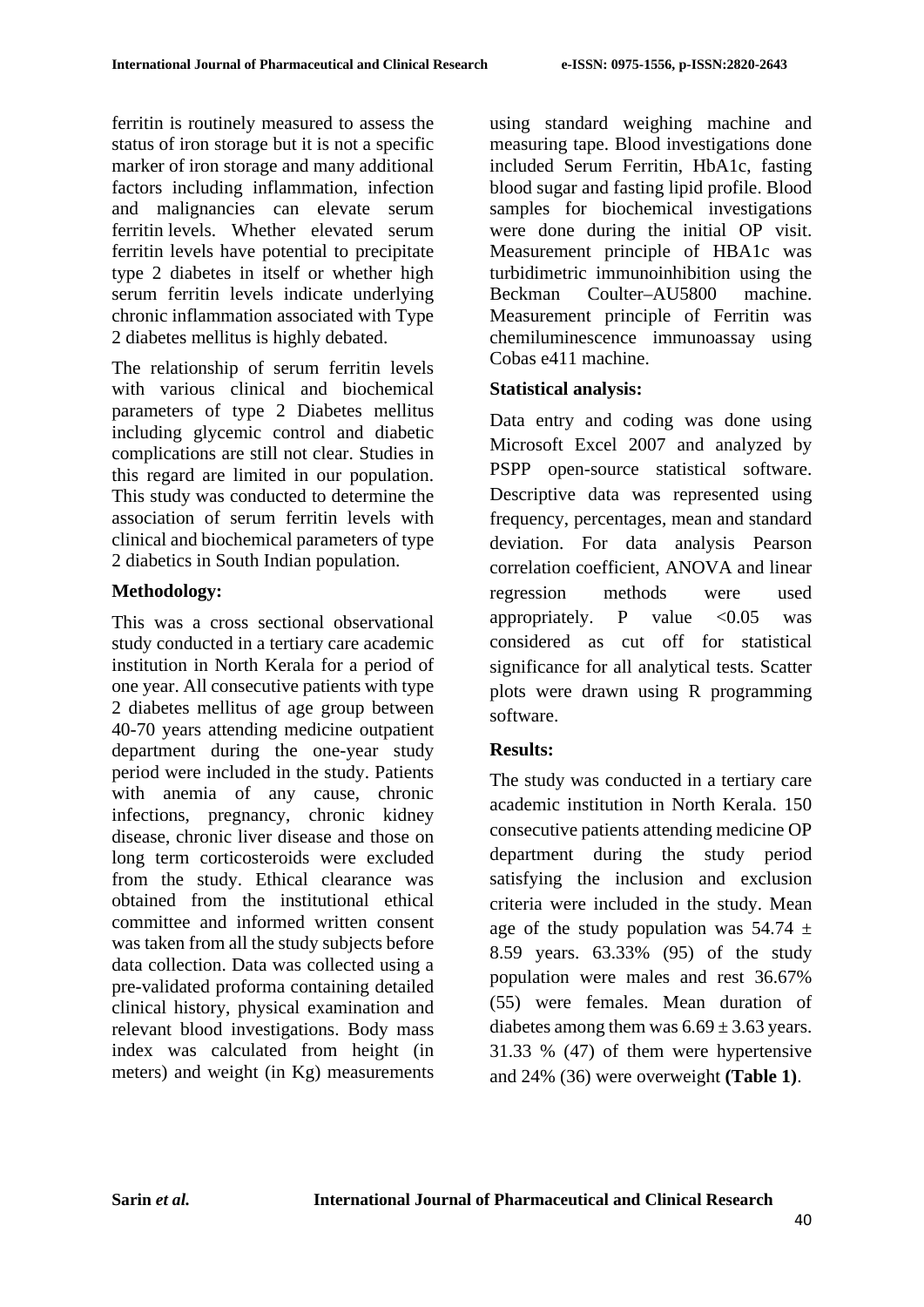| <b>Variable</b>             | Frequency $(N=150)$ | Percentage |  |  |  |
|-----------------------------|---------------------|------------|--|--|--|
| <b>Gender</b>               |                     |            |  |  |  |
| Male                        | 95                  | 63.33      |  |  |  |
| Female                      | 55                  | 36.67      |  |  |  |
| <b>Duration of diabetes</b> |                     |            |  |  |  |
| $<$ 5 years                 | 61                  | 40.67      |  |  |  |
| $6-10$ years                | 66                  | 44.00      |  |  |  |
| $> 10$ years                | 23                  | 15.33      |  |  |  |
| <b>BMI</b> category         |                     |            |  |  |  |
| Under weight                | 7                   | 4.67       |  |  |  |
| Normal weight               | 107                 | 71.33      |  |  |  |
| Overweight                  | 31                  | 20.67      |  |  |  |
| Obese                       | 5                   | 3.33       |  |  |  |
| <b>BP</b> category          |                     |            |  |  |  |
| Normotensive                | 49                  | 32.67      |  |  |  |
| Pre hypertensive            | 54                  | 36.00      |  |  |  |
| Hypertensive                | 47                  | 31.33      |  |  |  |

**Table 1: Baseline characteristics of the study population**

| <b>Variable</b>      | <b>Mean</b> | <b>Std Deviation</b> | <b>Minimum</b> | <b>Maximum</b> |
|----------------------|-------------|----------------------|----------------|----------------|
| <b>Ferritin</b>      | 159.40      | 84.72                | 10.07          | 693.40         |
| <b>FBS</b>           | 161.83      | 52.07                | 73.00          | 359.00         |
| HbA1C                | 8.84        | 1.68                 | 6.50           | 13.30          |
| <b>S</b> Cholesterol | 194.04      | 45.89                | 110.00         | 391.00         |
| <b>Triglyceride</b>  | 147.95      | 84.10                | 49.00          | 524.00         |
| <b>LDL</b>           | 114.39      | 31.42                | 52.00          | 273.00         |

A one-way ANOVA was performed to compare the effect of BMI category on serum ferritin levels. It revealed that there was a statistically significant difference in mean serum ferritin level between at least two BMI categories (F  $(3,146) = 3.06$ , p =0.03). Tukey's HSD Test for multiple comparisons found that the mean value of serum ferritin was significantly different between overweight and obese category (p  $= 0.024, 95\% \text{ CI}$  [11.0, 218.94]). There was no statistically significant difference between ferritin values of other BMI categories.

A Pearson correlation coefficient was computed to assess the linear relationship between duration of diabetes and serum ferritin level. There was no statistically significant correlation between these two variables  $\lceil r (148) = 0.13$ ,  $p = 0.108$  (Figure 1). Pearson correlation coefficients were computed to assess the linear relationship between various biochemical parameters namely FBS, HbA1C, Serum cholesterol, triglyceride, serum LDL and serum ferritin level. FBS  $[r (148) = 0.43, p < 0.001]$ , HbA1C [r  $(148) = 0.60$ , p <0.001] and triglyceride levels  $[r(148) = 0.19, p = 0.018]$ had statistically significant positive correlation with ferritin values (Figure 2). Whereas others like serum cholesterol and serum LDL did not show any significant correlation with serum ferritin levels.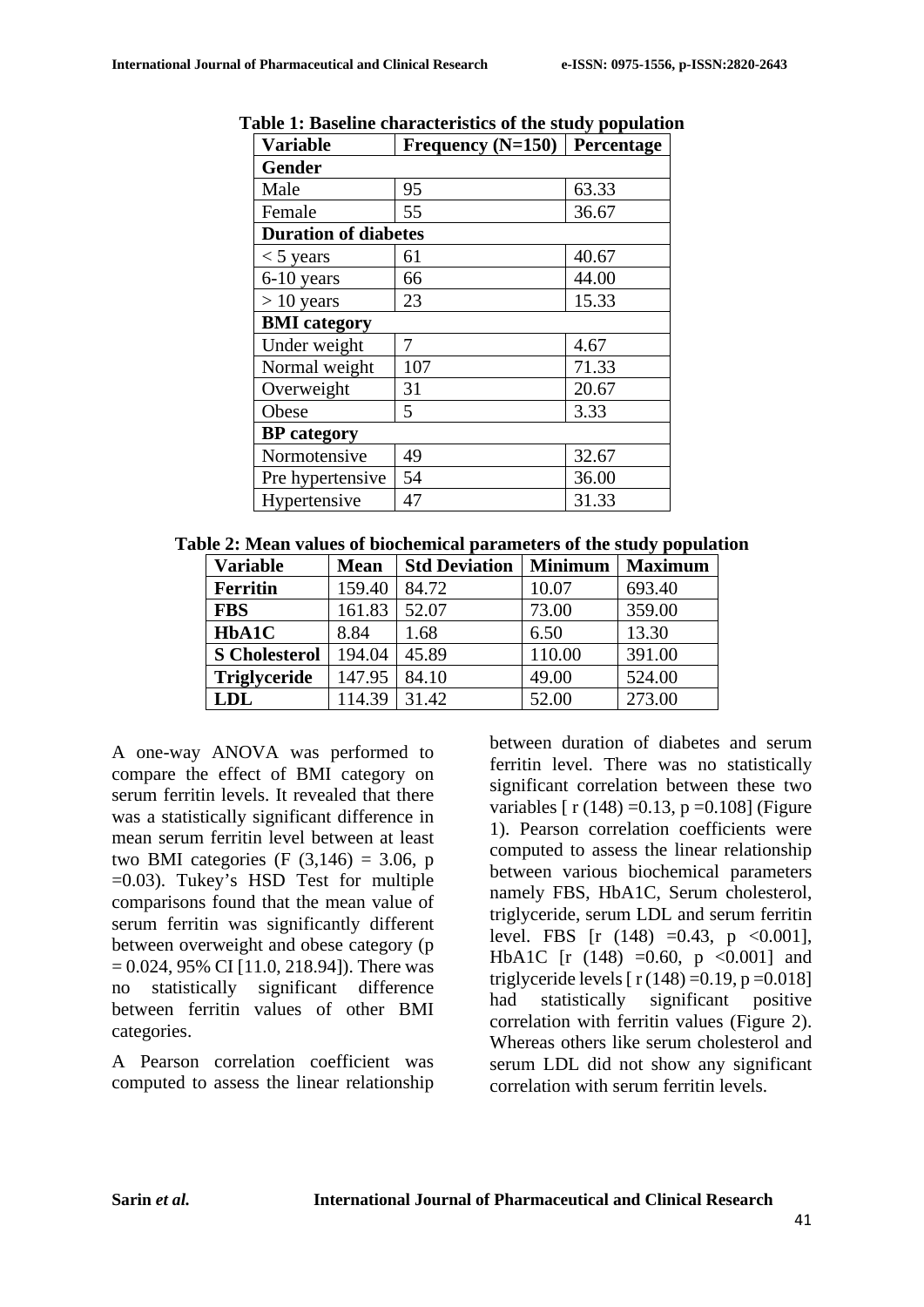

**Figure 1: Scatter plot - Serum ferritin level vs Duration of diabetes**



**Figure 2: Scatter plot - Serum ferritin vs HbA1c levels**

A simple linear regression was calculated to predict the patients HbA1c level based on their serum ferritin level. A significant regression equation was found (F (1,148)  $=83.85$ , p<0.001), with an R<sup>2</sup> of 0.36. Patient's predicted HbA1c is equal to 6.94+ 0.01(Ferritin) % when ferritin is measured in ng/ml. Patients' average HbA1c level increased 0.01 % for every 1ng/ml rise in serum Ferritin value.

#### **Discussion:**

There are only limited studies looking into the association of serum ferritin in diabetic population from Indian population. This study was conducted in one hundred and fifty South Indian Type 2 diabetic patients.

The study population had an average serum ferritin level of  $159.40 \pm 84.72$  ng/ml with a range from 10.07 to 693.40 ng/ml. In a study conducted by Pankaj Bansal et al in 200 North Indian male diabetic patients aged 35-65 years and age & sex matched healthy controls; serum ferritin values were significantly increased in type 2 diabetic patients compared to the control group 185  $\pm$  3.5 ng/ml & 113  $\pm$  4.6 ng/ml, respectively[5]. In a study conducted by Borah M et al in 92 Type 2 diabetic patients of a North eastern state of India, the mean level of serum ferritin in diabetic cases were found to be 150.35±74.43 ng/mL and in age and gender matched healthy group it was found to be  $47.42 \pm 21.71$  ng/ml[6].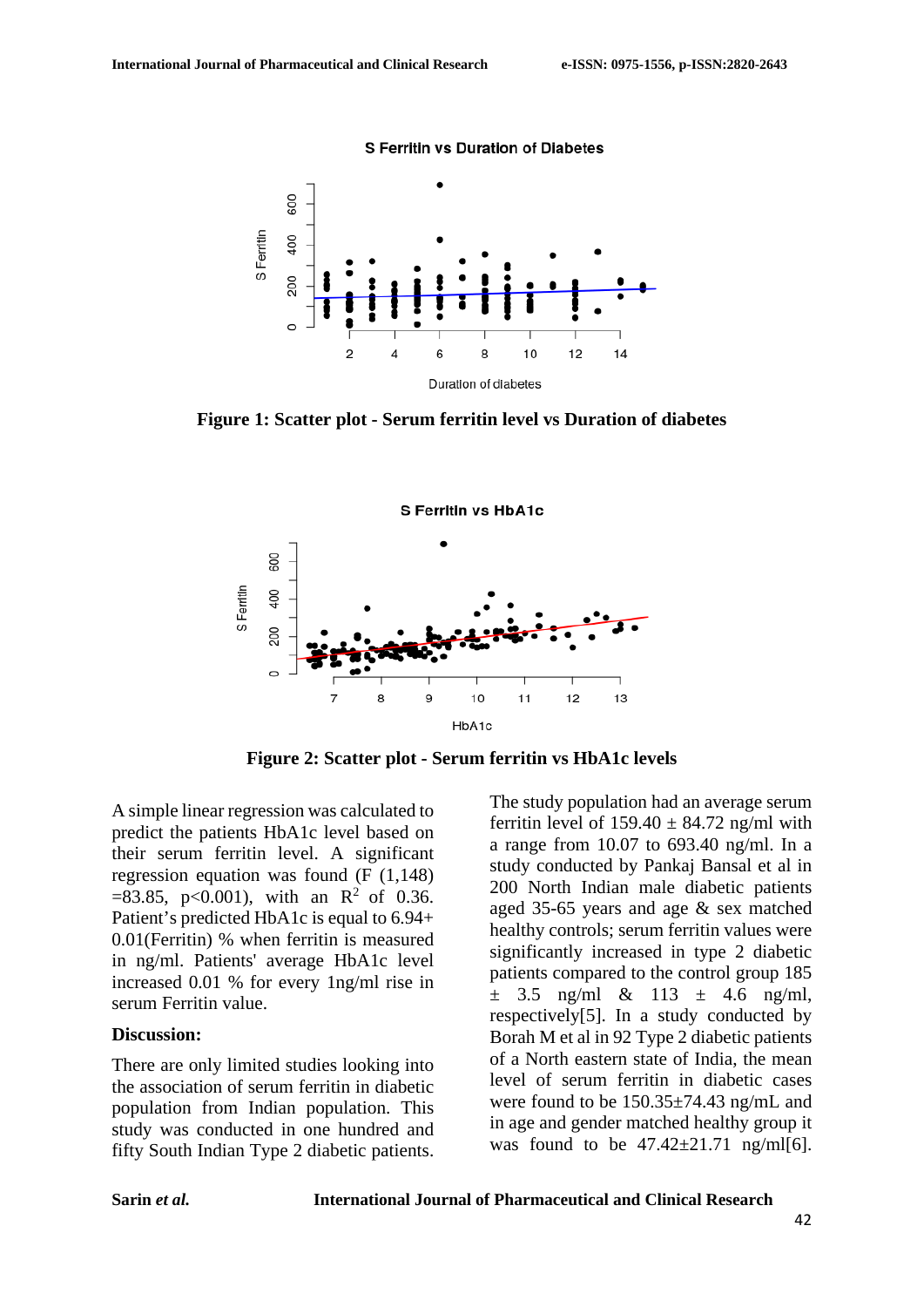Studies from other populations also revealed that serum ferritin levels were elevated in patients with Type 2 diabetes mellitus[7]. In our study population also serum ferritin levels were comparable to previous studies and ferritin levels were higher in our diabetic patients.

In this study a statistically significant correlation exists between fasting plasma glucose and HbA1c with serum ferritin levels. Poor glycemic control was strongly associated with higher ferritin values. A linear regression analysis for prediction of HbA1c value from serum ferritin level showed a significant regression equation predicting 0.01 % rise in HbA1c for every 1 ng/ml rise in serum ferritin value. These finding were also evident in previous studies; Ali Momeni et al conducted a quasi-experimental study in 67 patients with type 2 diabetes serum ferritin, Fasting Blood Sugar (FBS), post prandial sugar and glycosylated Hemoglobin level (HbA1c) were checked before and 3 months after the control of hyperglycemia and hyperlipidemia. Mean serum ferritin, before and after the control of hyperglycemia were  $115 \pm 109.4$  ng/mL and  $91.4 \pm 61.9$  ng/mL. Serum ferritin significantly decreased after 3 months follow-up, indicating that serum ferritin decreased with reducing serum FBS and post-prandial sugar levels[8].

These findings suggest that better glycemic control may reduce serum ferritin levels in diabetic patients. Apart from diabetic control we also analyzed the correlation between duration of diabetes and serum ferritin level. It was observed that duration of diabetes had no significant correlation with serum ferritin values and longer disease duration did not result in higher ferritin levels. Serum ferritin has more correlation with existing diabetic control and not to the duration of illness in this study. We also observed a significant difference between serum ferritin levels and different BMI categories. The ferritin level was having significant difference especially between overweight and obese individuals showing the importance of ferritin as an indicator of underlying insulin resistance syndrome. This was in accordance with previous studies which also showed significant rise in serum ferritin levels in patients with signs of insulin resistance[9].

The specific mechanisms that led to elevated ferritin levels in type 2 diabetic patients is still not well established. It is well accepted that chronic inflammatory conditions were associated with an increase in ferritin levels[10]. Inflammatory cytokines such as tumor necrosis factor-α and interleukin-6 have been detected in significant amounts in patients with either insulin resistance syndrome or diabetes[11- 12]. So high ferritin levels observed in diabetic patients could reflect an inflammatory phenomenon as a part of chronic inflammation. Also the role of iron load in the development of type 2 diabetes also is postulated. Our study being a cross sectional design limited its ability to answer such an enquiry. But it clearly shows that higher serum ferritin is an indicator of poor glycaemic control and does not directly correlate with duration of disease. Rather high ferritin can be considered as an acute phase reactant in a patient with uncontrolled type 2 diabetes. This also means that such patients having higher ferritin levels may have higher probability of developing microvascular complication owing to the chronic inflammation and high<br>oxidative stress. Further detailed oxidative stress. Further detailed prospective study may be required to ascertain the correlation of serum ferritin with diabetes and its complication.

### **Conclusion:**

This study showed a strong positive correlation between serum ferritin and HbA1c levels. It points to the fact that serum ferritin level may be representative of overall diabetic control. There was also significant difference between serum